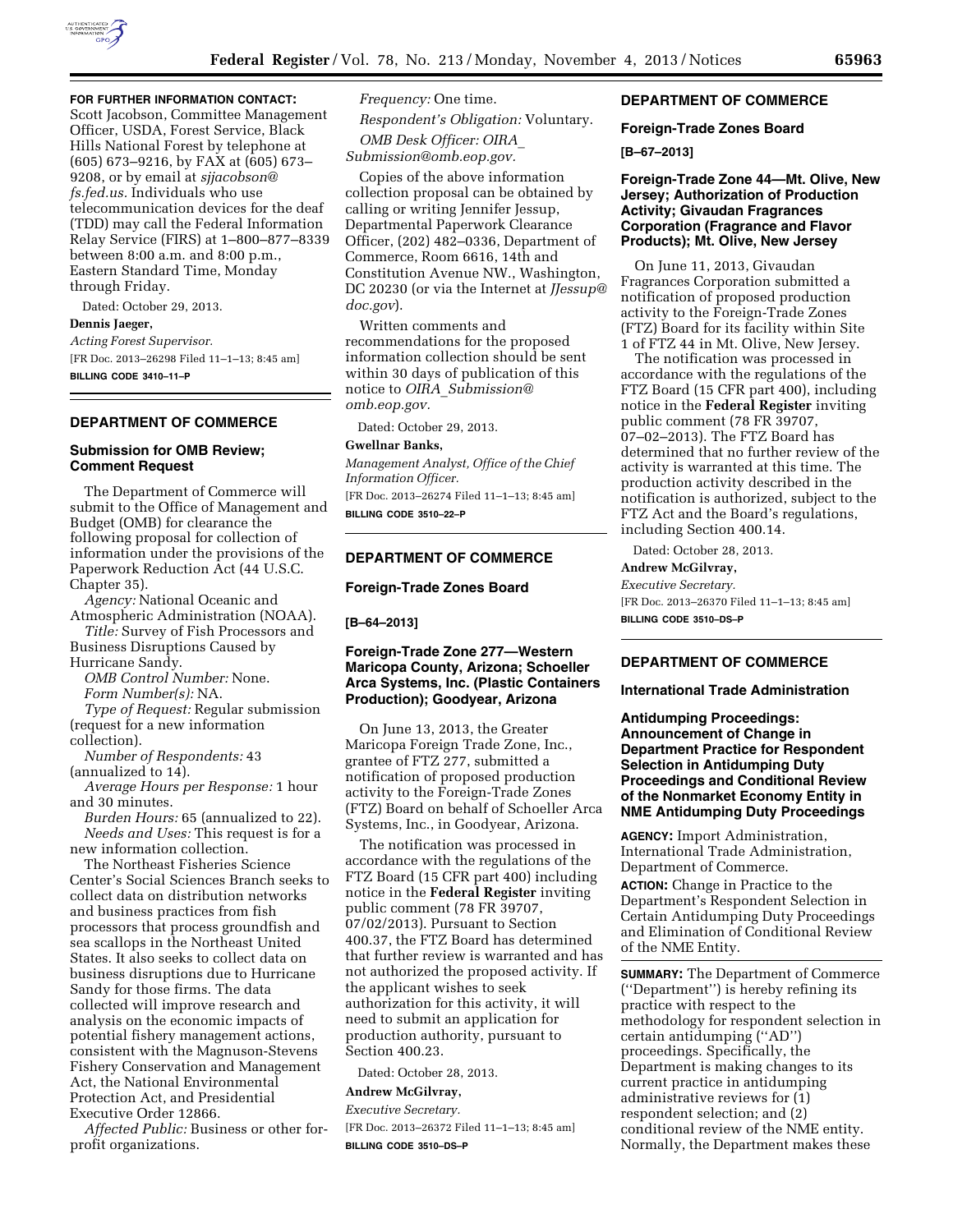types of changes to its practice in the context of its case proceedings, on a case-by-case basis.1 For these particular changes in practice, the Department sought comments in advance of making changes in practice. However, the Department expects to continue to consider, and make changes in practice, as necessary, in the context of its proceedings based upon comments from interested parties submitted in the course of such proceedings.2

**DATES:** *Applicability date:* The Department expects to apply these changes in practice in AD administrative reviews for which the notice of opportunity to request an administrative review is published on or after December 4, 2013.

## **FOR FURTHER INFORMATION CONTACT:**

Shauna Biby, International Trade Analyst, Import Administration, U.S. Department of Commerce, at 202–482– 4267.

**SUPPLEMENTARY INFORMATION:** The Department is hereby refining its practice with respect to the methodology for respondent selection in certain AD proceedings. Specifically, the Department intends to select respondents by sampling where certain criteria are met in AD administrative reviews. Further, while considering issues related to respondent selection and sampling, the Department has also reconsidered its practice of ''conditionally'' reviewing the nonmarket economy (''NME'') entity. In an administrative review of an AD order, the Department's current practice is to consider the NME entity to be ''conditionally'' under review. This means that even absent a request for review of the entity, the entity will become subject to review if an exporter subject to the review does not demonstrate that it is separate from the entity, and the entity's entries will be potentially subject to a new cash deposit and assessment rate. The Department has determined to discontinue such conditional reviews. If interested parties wish to request a review of the entity,

such a request must be made in accordance with the Department's regulations.

The Department notes that in June 2005, it requested and received comments on the timing of assessment instructions for AD orders involving NME cases.3 Many commenters expressed support for a practice that would not delay assessment instructions of certain entries based on the Department's conditional review of the NME entity.4 Although the Department did not revise its practice with respect to conditional review of the NME entity at that time, the Department's experience to date indicates that there is no ongoing benefit to be achieved in maintaining conditional review of the entity. Furthermore, by eliminating the practice of conditional review, the Department eliminates an unnecessary delay in liquidation.

The notice-and-comment requirements of the Administrative Procedures Act do not apply to interpretive rules, general statements of policy or procedure, or practice. 5 U.S.C. 553(b)(3)(A). Although the notice-and-comment requirements of the Administrative Procedure Act do not apply, the Department provided an opportunity for the public to comment on the Department's proposed refinement to respondent selection in a notice published on December 16, 2010; and for the public to comment on the Department's practice with respect to the timing of assessment instructions in NME cases in a notice published on June 21, 2005.

#### **Sampling Methodology**

#### *Background*

On December 16, 2010, the Department proposed a refinement to its practice regarding its methodology for respondent selection in AD proceedings.5 As explained in the *Proposed Methodology,* when the number of producers/exporters (''companies'') involved in an AD investigation or review is so large that the Department finds it impracticable to examine each company individually, the Department has the statutory authority to limit its examination to: (1) A sample of exporters, producers, or types of products that is statistically

valid based on the information available to the administering authority at the time of selection, or (2) exporters and producers accounting for the largest volume of subject merchandise from the exporting country that can reasonably be examined.6 The Department has, to date, generally used the second option in proceedings in which limited examination has been necessary. One consequence of this is that companies under investigation or review with relatively small import volumes have effectively been excluded from individual examination. Over time, this creates a potential enforcement concern in AD administrative reviews because, as exporters accounting for smaller volumes of subject merchandise become aware that they are effectively excluded from individual examination by the Department's respondent selection methodology, they may decide to lower their prices as they recognize that their pricing behavior will not affect the AD rates assigned to them. Sampling such companies under section 777A(c)(2)(A) of the Tariff Act of 1930, as amended (the ''Act''), is one way to address this enforcement concern.

The statute requires that the sample be "statistically valid."<sup>7</sup> The Department has interpreted this as referring to the manner in which the Department selects respondents.8 Therefore, to ensure the statistical validity of samples, in the *Proposed Methodology,* the Department proposed employing a sampling technique that: (1) Is random; (2) is stratified; and (3) uses probability-proportional-to-size (''PPS'') samples. Random selection ensures that every company has a chance of being selected as a respondent and captures potential variability across the population. Stratification by import volume ensures the participation of companies with different ranges of import volumes in the review, which is key to addressing the enforcement concern identified above. Finally, PPS samples ensure that the probability of a company being chosen as a respondent is proportional to its share of imports in the respective stratum.

### *The Department's Sampling Methodology*

In general, the Department will normally rely on sampling for

<sup>1</sup> In the context of its proceedings, Commerce is entitled to change its practice and adopt a new administrative practice provided it explains the basis for the change, and the change is a reasonable interpretation of the statute. *Saha Thai Steel Pipe Company* v. *United States,* 635 F.3d 1335, 1341 (2011).

<sup>2</sup> In particular, under 19 U.S.C. 1677f–1(b), the authority to select ''statistically valid samples rests exclusively with the administering authority.'' Commerce must retain the ability to alter its sampling methodology in each case, as is clear from the above provision that Commerce ''shall, to the greatest extent possible, consult with the exporters and producers regarding the method to be used to select exporters, producers, or types of products under this section.''

<sup>3</sup>*See* Timing of Assessment Instructions for Antidumping Duty Orders Involving Non-Market Economy Countries, 70 FR 35634 (June 21, 2005).

<sup>4</sup>*See* public comments received July 15, 2005, available at *[http://ia.ita.doc.gov/download/nme](http://ia.ita.doc.gov/download/nme-assessment/nme-assessment-timing.html)[assessment/nme-assessment-timing.html.](http://ia.ita.doc.gov/download/nme-assessment/nme-assessment-timing.html)* 

<sup>5</sup>*See* Proposed Methodology for Respondent Selection in Antidumping Proceedings; Request for Comment, 75 FR 78678 (December 16, 2010) (''*Proposed Methodology''*).

<sup>6</sup>*See* sections 777A(c)(2)(A) and (B) of the Act. 7*See* section 777A(c)(2)(A) of the Act.

<sup>8</sup>*See Brake Rotors From the People's Republic of China: Final Results and Partial Rescission of the 2004/2005 Administrative Review and Notice of Rescission of 2004/2005 New Shipper Review,* 71 FR 66304 (November 14, 2006) and accompanying Issues and Decision Memorandum at Comment 1A (''*Brake Rotors*'').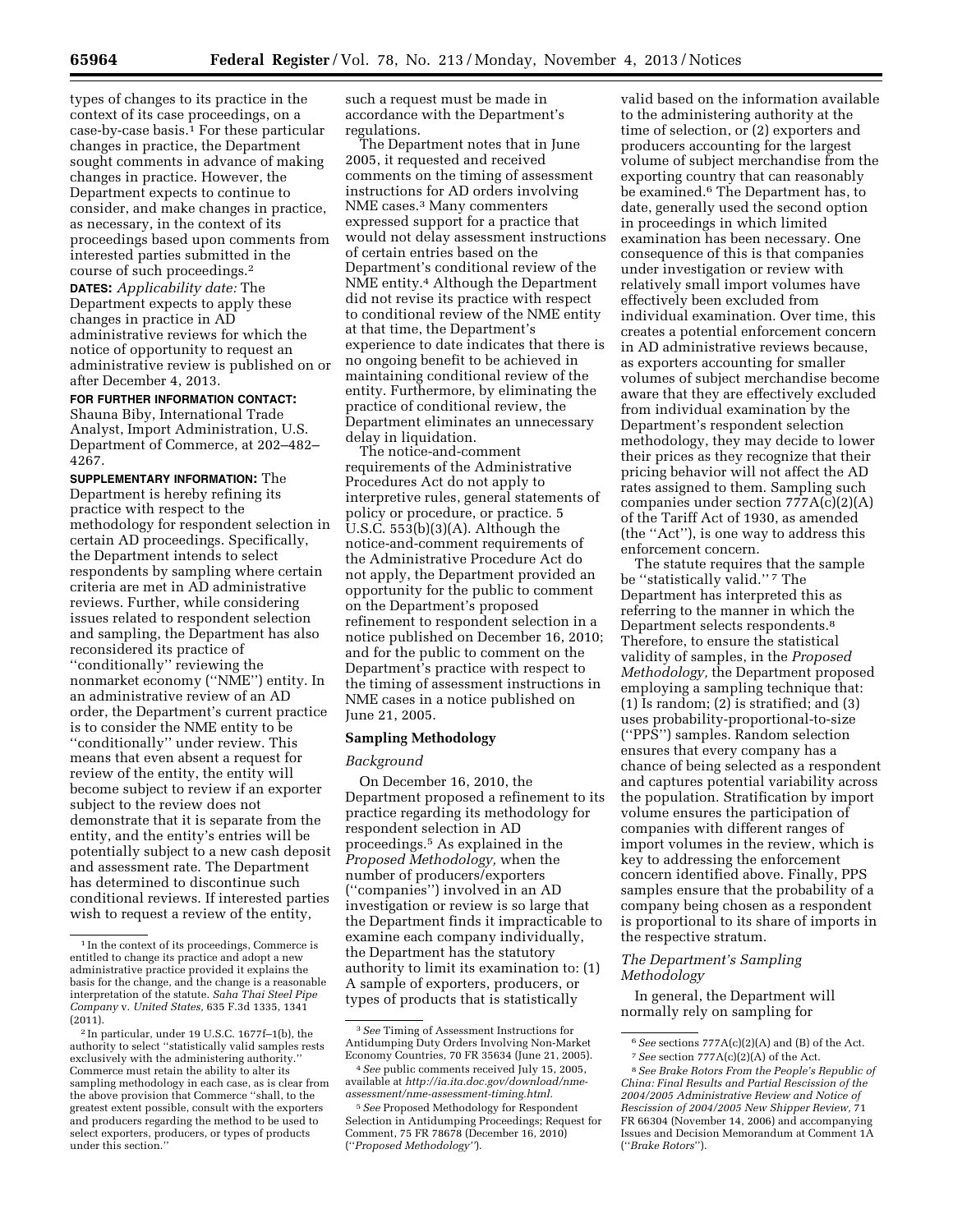respondent selection purposes in AD administrative reviews 9 when the following conditions are met: (1) There is a request by an interested party for the use of sampling to select respondents; (2) the Department has the resources to examine individually at least three companies for the segment; (3) the largest three companies (or more if the Department intends to select more than three respondents) by import volume of the subject merchandise under review account for normally no more than 50 percent of total volume; and (4) information obtained by or provided to the Department provides a reasonable basis to believe or suspect that the average export prices and/or dumping margins for the largest exporters differ from such information that would be associated with the remaining exporters.10

#### *Accuracy of the Sampling Method*

Many of the commenters who oppose the proposed methodology focus on the issue of accuracy, and query how a small sample can be ''statistically valid'' within the meaning of the statute. However, in a previous proceeding, the Department explained that the phrase ''statistically valid'' in section  $777A(c)(2)(A)$  of the Act refers to the manner or process by which the sample is taken, not the sample results.11 In that proceeding, the Department explained that ''the phrase 'statistically valid sample' was added to the statute in 1994 merely to conform the language of the statute with that of the World Trade Organization (''WTO'') AD Agreement (Agreement on Implementation of Article VI of the General Agreement on Tariffs and Trade 1994), and is not different in substance from the phrase 'generally recognized sampling techniques' used in the Act prior to the URAA.'' 12 The Department determined that the ''statistical validity'' of the sample ''refers only to the manner in which the respondents are selected, and not to the size of the sample under review.'' 13

The statistical tools in the methodology described herein satisfy the requirements for statistical validity. The population average (mean) dumping margin of concern to the Department is the export trade-weighted average dumping margin across all firms (exporters under review). Because this trade-weighted average margin, in turn, is equivalent to the stratum-weighted average of the stratum means, the estimation of the population mean equates to estimation of the stratum means. Each stratum mean is estimated on the basis of a PPS-based sample mean,14 which accounts for the variance in trade shares across exporters in the stratum and is, therefore, an unbiased estimator of the stratum mean in the sense that there is no systematic error associated with repeated sampling. Without PPS sampling, the sample mean would be over-weighted toward smaller-exporter margins and a bias would result. PPS sampling removes this bias.

Finally, stratification of the sample population into appropriate size categories, *e.g.,* small, medium and large-sized exporters by import volume, ensures a maximum degree of crosssectional representation of the population in the sample.

### *Definition of Sampling Population*

Currently, the Department generally chooses companies for individual examination based on import volumes reported in case-specific U.S. Customs and Border Protection (''CBP'') import data. It also assigns an AD rate to all other companies that are not selected for individual examination. The Department currently does not require any evidence of shipment from a nonselected company before making its respondent-selection decision. However, in the sampling context, the existence of shipments will be required in order to both define the population, and if the company is selected, establish a dumping margin for the company. Therefore, the Department will normally use CBP data as the basis for the volume of subject merchandise and expects to define the population from which to sample as all companies named in a review with shipments of subject merchandise.

In NME cases, only those exporters who receive a separate rate will be included in the sample population. Companies that do not receive a separate rate will not be subject to review pursuant to the elimination of the conditional review of the NME entity practice described below. Therefore, in order to establish the appropriate sample population at the time of the sampling selection, it is necessary for the Department to make its determinations regarding the separate rate status of the companies under review before the sample is determined. For the purpose of constructing the sample rate, the Department expects that companies' separate rate status will remain unchanged once the sample is determined.

## *Calculating and Assigning Sample Rates*

After examination of selected respondents by the sampling method, the Department will need to assign a rate to all non-selected companies. To do so, the Department will calculate a ''sample rate,'' based upon an average of the rates for the selected respondents, weighted by the import share of their corresponding strata. The respondents selected for individual examination through the sampling process will receive their own rates; all companies in the sample population who were not selected for individual examination will receive the sample rate.

### *Implementation of Sampling Methodology*

The Department expects to implement the sampling methodology in the context of its administrative reviews by providing interested parties with notice of the schedule for submissions related to sampling on a case-by-case basis. The Department is publishing concurrently with this notice a proposed rule to amend section 351.301 of its regulations, ''Time limits for submission of factual information,'' to implement procedural changes, as needed, with respect to submissions related to sampling in antidumping administrative reviews.

In sum, the rule proposes to require interested parties to submit requests for the Department to conduct sampling in antidumping duty administrative reviews together with their comments on CBP data within seven days following the release of the CBP data, unless otherwise specified. The rule proposes that the submission include: (1) A request that the Department conduct sampling; and (2) factual

<sup>9</sup>This sampling methodology has been developed for AD administrative reviews, not AD investigations, or countervailing duty investigations or reviews.

<sup>10</sup>This information may include for example: (1) Company margins from previous segments of the proceeding; (2) market and company pricing information; (3) the nature and structure of the foreign industry in question, including cost structure and/or actual pricing data; and (4) the U.S. Customs and Border Protection import entry database.

<sup>11</sup>*See Brake Rotors,* 77 FR 66304 and accompanying Issues and Decision Memorandum at Comment 1A.

<sup>12</sup> *Id.,* (*citing* Statement of Administrative Action, H.R. Rep. No. 103–316, at 872 (1994)). 13 *Id.* 

*Statistical Validity of the Department's Sampling Method* 

<sup>14</sup>The sample mean is the arithmetic average of the data values in the sample. For a sample of ten numbers, the sample mean is  $(x_1 + x_2, \ldots, x_n)$ /10. In the AD respondent sampling context, the sample mean for a stratum is the simple average of the dumping margins of the sampled respondents from the stratum.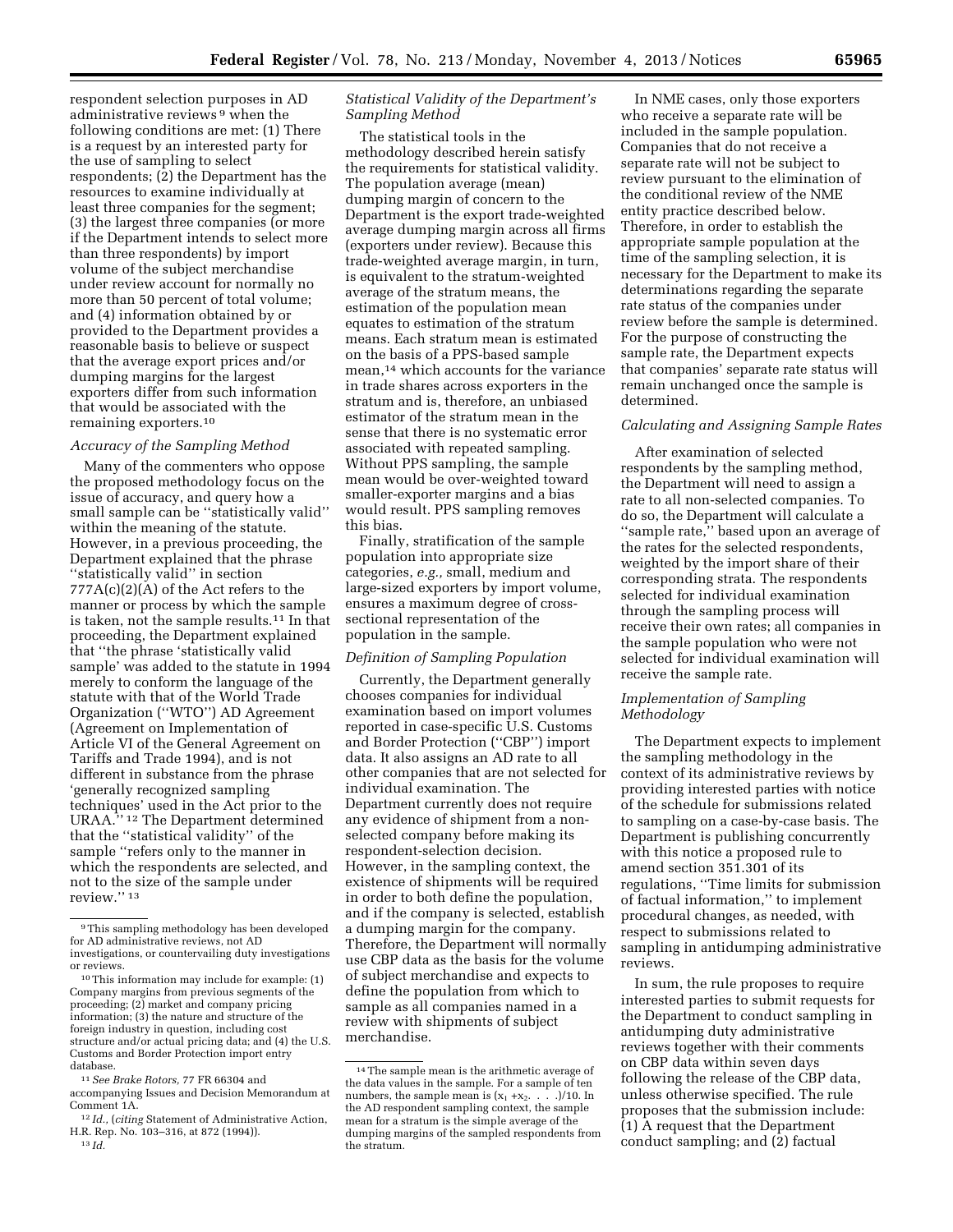information 15 and comments on whether this factual information provides a reasonable basis to believe or suspect that the average export prices and/or dumping margins for the largest exporters differ from such information that would be associated with the remaining exporters. Under the proposed rule, if an interested party were to submit a request for the Department to conduct sampling, all other interested parties will then have a ten-day comment period and a five-day rebuttal period to comment on the sampling request.<sup>16</sup>

Apart from the proposed rule, in cases in which the Department determines to sample for respondent selection, it expects to conduct the sampling following the conclusion of the 90-day period for withdrawal of requests for administrative reviews under 19 CFR 351.213(d)(1). In cases in which the Department decides to sample, the Department does not expect to exercise its discretion to extend the 90-day period for withdrawal of review requests.

### **Comments and Responses**

The Department received 18 comments on the proposed use of sampling for selecting mandatory respondents. A summary of these comments are presented below and have been grouped by the issues raised in the submissions. The Department's response follows immediately after each comment.

#### **Issue: Statutory and International Requirements, Including That of ''Statistical Validity''**

Some commenters generally support the increased use of sampling, with several commenters noting that the proposed methodology is consistent with statutory requirements. Citing the Statement of Administrative Action (''SAA'') and previous instances in which the Department has sampled, several commenters note that the Department is only required to use a methodology ''designed to give representative results based on the facts known at the time of sampling.'' Further, the Department must contend with limited time and resources and has the discretion under the law to devise an appropriate sampling methodology.

Other commenters note that the Department should retain as much flexibility as possible, and should not confine itself to one sampling methodology for all cases and industries.

Other commenters raised a number of concerns with whether the proposed methodology meets the Department's statutory and international obligations. Further, these commenters generally questioned whether the proposed methodology is ''statistically valid,'' arguing that the Department must make some finding about the degree of precision it will require. Specifically, there is no reference to size or ''precision'' of the sample in the proposed methodology. Some commenters asserted that a ''statistically valid sample'' is a higher standard than a ''generally recognized sampling technique.'' Moreover, ''statistically valid'' must ''include the key ideas of the size of the sample and the relationship of the sample to the whole.'' The core problem, some commenters noted, is that, in most cases, the Department does not have the resources to investigate the large number of companies that would be required to make the sample statistically valid. These commenters generally note that sample size cannot be fixed at the start, but rather one determines sample size based on three factors: the number of companies whose behavior is being measured, the margin of error likely to result, and finally, the ''confidence'' level desired.17 These commenters assert that 90 or 95 percent is a typical confidence level. In sum, sample size must be large enough to permit a statistically valid inference. The statute therefore provides an alternative: Choose the largest exporters. This method, the commenters assert, will normally yield the most accurate and comprehensive results.

With respect to the Department's international obligations, one commenter submitted that any respondent selection practice must comply with the Antidumping Agreement (''ADA'') Article 9.3, under which a company's margin is linked to its behavior, stating further that the proposed sampling methodology lacks any such link. Further, the selection process must not produce results that deprive respondents of the right to revocation under Articles 11.1 and 11.3 of the ADA. Companies not selected as

mandatory respondent have no opportunity to assert these rights.

*The Department's response:* The Department addresses the majority of these issues herein and otherwise will address any particular circumstances as they arise on a case-by-case basis. Specifically, the statute requires that the sample be ''statistically valid.'' The Department has interpreted this as referring to the manner in which the Department selects respondents and not to the size of the sample or precision of the sample results. Therefore, to ensure the statistical validity of samples, the Department will employ a sampling technique that: (1) Is random; (2) is stratified; and (3) uses PPS samples. Random selection ensures that every company has a chance of being selected as a respondent and captures potential variability across the population. Stratification by import volume ensures the participation of companies with different ranges of import volumes in the review, which is key to addressing the enforcement concerns identified herein. Finally, PPS samples ensure that the probability of a company being chosen as a respondent is proportional to its share of imports in the respective stratum. The Department intends to address any further comments on the statistical validity of its sampling methodology on a case-by-case basis as they arise. Finally, the Department will address any specific concerns with respect to revocation as they arise on a case-by-case basis.

### **Issue: Clarifying the Rationale for Increased Use of Sampling**

Several commenters asserted that the Department failed to define the objective of its sampling proposal nor had it described or explained what benefits it perceives from sampling, for example, how sampling would advance any statutory or policy objective. Noting resource constraints, one commenter urged the Department to recall its authority under the Act to simplify and streamline procedures, including the use of averaging and statistically valid samples. Further, these commenters generally asserted that the Department should maintain its preference for selecting the largest exporters based on volume, which will result in ''dumping margins that more accurately reflect the pricing of subject merchandise in the U.S.''

*The Department's response:* As noted herein, the Department has, to date, generally chosen the largest respondents in proceedings in which limited examination has been necessary. One consequence of this is that companies under review with relatively small

<sup>15</sup>A detailed description of what this information may include is listed in footnote 10 under ''The Department's Sampling Methodology'' section of this **Federal Register** notice.

<sup>16</sup> In NME cases, parties must submit their separate rate applications or certifications no later than 60 days after the notices of initiation of the reviews are published, unless otherwise specified in the notices of initiation.

<sup>17</sup> ''Confidence level'' relates to the probability that a sample-based estimate falls within specified error limits of the estimated parameter value, and the range of values defined by an estimate plus or minus the specified error limit is a ''confidence interval.''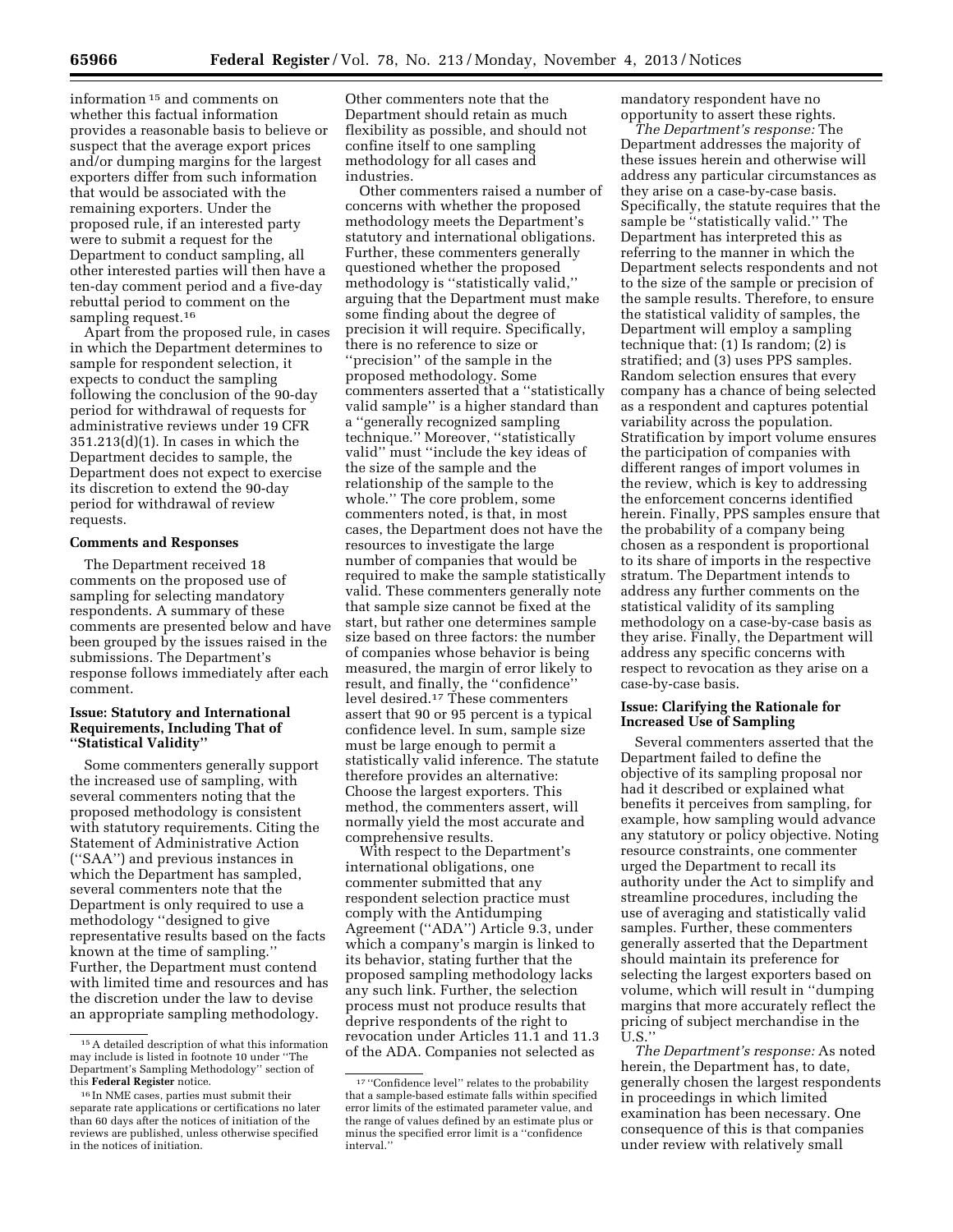import volumes have generally been effectively excluded from individual examination. This creates a potential enforcement concern in AD administrative reviews because, as exporters accounting for smaller volumes of subject merchandise become aware that they are effectively excluded from individual examination by the Department's respondent selection methodology, they may decide to lower their prices as they recognize that their pricing behavior will not impact the AD rates assigned to them. Sampling companies under section 777A(c)(2)(A) of the Act is one way to remedy this enforcement concern. Therefore, the Department is exercising its discretion to use sampling in its respondent selection procedures.

## **Issue: The Use of CBP Data and Other Issues Regarding Import Shares for Purposes of Defining the Sample Population**

Several commenters also raised issues regarding the use of CBP data. These comments generally focused on those instances where CBP data may be problematic due to, for example, fraud, miscalculations, or multiple affiliations of sellers and resellers. Some commenters urged the Department to consider greater use of quantity and value (''Q&V'') questionnaires, while others also recognized that Q&V questionnaires are time-consuming and will probably lead the Department to an incomplete picture of the industry, especially in large industries.

Some commenters argued that the Department should exclude producers with statistically insignificant export volumes (for example, less than two percent). Such companies' sales may not be *bona fide* sales, and selecting such companies may result in a skewed sample. These companies should be excluded from the sample pool while still assigning them the sample rate from that review. One commenter further recommended establishing a rebuttable presumption that entries accounting for less than one percent of the import volume are not *bona fide* sales.

*The Department's response:* For the reasons explained herein, the Department intends to follow its current practice of relying upon CBP data. Consistent with that practice, the Department will consider any specific problems or issues identified concerning the reliability of CBP data on a case-by-case basis. The Department recognizes that the use of Q&V questionnaires is time-consuming and not always necessary and therefore intends to use them only where

warranted, such as AD investigations in non-market economy countries.

With respect to the proposal to exclude producers based on low export volumes, at this time, the Department does not intend to implement a general rule to exclude any respondents based on sales volumes, especially in light of utilizing the PPS methodology, which ensures that any single respondent is not over-represented in the sample population, as implementing such a singular approach would be inappropriate in many cases. But, the Department will consider comments raised by interested parties on a case-bycase basis and make determinations based upon the facts and circumstances in each case. The Department will consider all information and allegations regarding specific CBP data and other sales volume issues on a case-by-case basis.

#### **Issue: Stratification**

Commenters questioned whether the Department should forgo stratification, define the strata based on different criteria than proposed, as well as consider defining the population (and probability of selection) by production, by import volume rather value, and by whether the respondents requested a review or whether respondents were named in a request for a review. One commenter argued that the Department has no factual basis for using size as a basis for stratification, which ''must be based on some relationship between the criteria used or the strata and the variable being measured.'' If the Department wishes to stratify, it must base strata on variables relevant to margins. One commenter proposed bifurcating the population into two groups: (1) Those respondents who requested a review of their own entries; and (2) respondents requested by the domestic parties. Under this novel methodology, the Department would stratify and sample the two populations separately, and assign rates to individual strata.

*The Department's response:* The Department intends to stratify on the basis of volume, as this best meets the policy intentions described above; namely, creating the potential for individual examination for some of those respondents under review that otherwise would not normally be selected. Where circumstances warrant, especially in light of the enforcement concerns described herein, the Department may consider other characteristics by which to stratify on a case-by-case basis.

#### **Issue: Whether the Department Should Limit Sampling to Reviews**

The Department also received comments regarding the use of sampling in investigations as well as whether sampling should be the ''default'' method for respondent selection. At least one commenter argued that the Department should use sampling as the ''default'' procedure for respondent selection in administrative reviews. However, given the complexities and short time frames of investigations, the commenter recommends that the Department should establish deadlines under which petitioners must request sampling in investigations, with ''selecting the largest'' as the default procedure in investigations. Other commenters suggest only allowing sampling in investigations when doing so is requested in the petition. Another group of comments recommended that choosing the largest should remain the Department's ''default'' procedure for respondent selection, given the issues to which sampling gives rise. Many commenters urged the Department to retain its discretion in choosing its respondent selection methodology as the facts warrant.

*The Department's position:* Section 777A(c)(2)(A) of the Act provides the Department with authority to employ samples in both AD investigations and administrative reviews. The methodology described herein, however, was developed for purposes of administrative reviews. In large part, the enforcement concerns raised herein are not as salient in the case of investigations, where there has been no previous expectation of participating in (or being excluded from) a proceeding. Accordingly, the Department intends to consider sampling when the criteria described above are met in administrative reviews. Requests for sampling in investigations, for example, may give rise to other concerns that the Department has not yet considered. Therefore, the Department will address other requests for sampling as they arise in specific proceedings.

### **Issue: Whether the Department Should Reconsider Certain Aspects of the Proposed Methodology**

The Department also received comments on the methodology itself, with some commenters arguing that the Department should retain the discretion to sample when selecting only two respondents, and other commenters arguing that three respondents is insufficient to meet the statutory requirements with respect to sampling. Further, the Department also received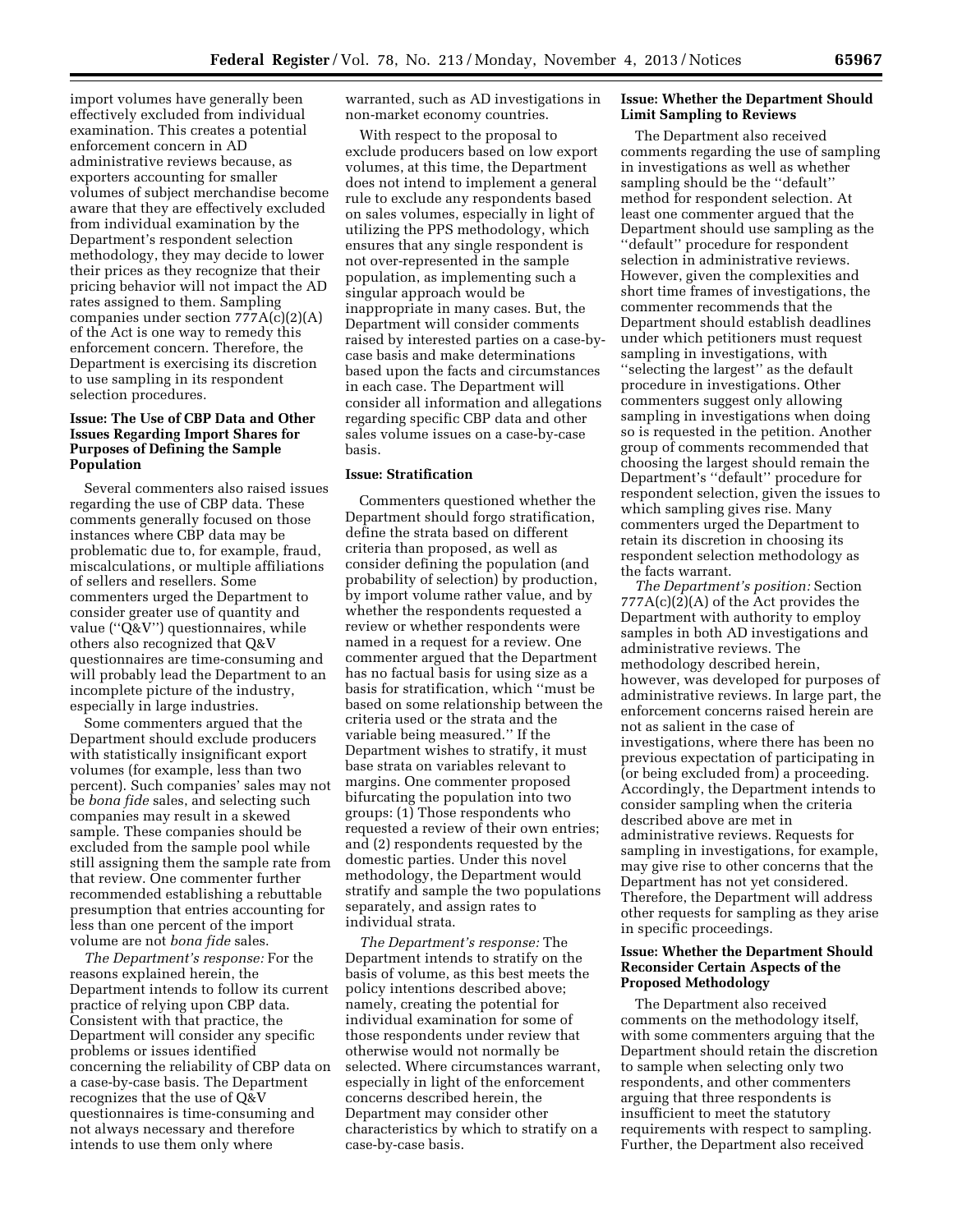comments on the initially proposed 75 percent threshold, *i.e.,* the percentage of imports represented by the largest respondents.

One commenter noted that the Department should use this limitation (*i.e.,* the threshold) when sampling in investigations, but not in reviews, since this will not address the issues sampling is intended to remedy in industries dominated by a few large exporters. Another commenter noted that the Department has not articulated any rational basis to reject the greater coverage of 75 percent in favor of the lower percentage of imports likely to be covered by a sample. Rather, the Department should be required to individually examine a number of respondents proportional to the number of respondents in the population.

*The Department's response:* For the reasons described in greater detail earlier in the preamble and for purposes of this notice, the Department has determined to consider sampling when it can select a minimum of three respondents to examine individually and when the three largest respondents (or more if the Department intends to select more than three respondents) by import volume of the subject merchandise under review account for normally no more than 50 percent of total volume. The Department considers 50 percent to be a reasonable threshold because in these circumstances the agency would be able to calculate specific dumping margins for the majority of imports during a period of review. However, when selecting the largest respondents does not allow the Department to calculate dumping margins for the majority of imports, and the Department has the resources to review at least three respondents, the Department may choose to sample in view of the enforcement concerns discussed herein.

#### **Issue: Respondent Characteristics**

Several commenters noted that the Department should clarify what information it will consider with respect to variations in the population. Further, while the proposed methodology does acknowledge that significant differences in the population may affect the decision to sample, it does not address how the Department will assess these differences. In this vein, another commenter contended that the comments the Department receives in the proposed 10-day deadline should be used by the Department not only to determine whether to sample, but also how to sample. Several commenters warned against relying on the

information presented in the comments as the basis to avoid sampling.

*The Department's response:* In general, the Department may consider sampling for respondent selection purposes in AD administrative reviews when (among other conditions) information obtained by or submitted to the Department provides a reasonable basis to believe or suspect that the average export prices and/or dumping margins for the largest exporters differ from such information that would be associated with the remaining exporters. Such a fact pattern supports the existence of potentially significant enforcement concerns, as variation in the dumping behavior of the population gives rise to concerns that a non-random means of respondent selection may systematically exclude certain dumping behavior. The Department has identified several types of information that a party may submit, including: Company margins from previous segments of the proceeding; market and company pricing information; the nature and structure of the foreign industry in question, including cost structure and/ or actual pricing data; and the U.S. Customs and Border Protection import entry database. The Department may consider other information on a case-bycase basis.

### **Issue: Timing**

Several commenters contended that the Department should clarify that the clock for the 10-day comment period should start running when parties have all the information necessary to submit comments (*i.e.,* after the deadline for seeking separate-rate status, noshipment status, Q&V/CBP data is complete, etc.). The same commenters proposed establishing a 40-day deadline for submitting and clarifying noshipment and separate-rate information, with a 10-day comment period following that.

One commenter proposed waiting to sample until the window for withdrawing review requests has expired (currently 90 days from initiation), while another commenter proposed amending 19 CFR 351.213(d)(1) to be 60 days from initiation or 15 days following the deadline for filing. However, these commenters also noted that the Department should retain discretion to adjust this deadline on a case-by-case basis, keeping the deadline at 90 days for cases where sampling is not employed.

*The Department's response:* The Department expects to clarify many of these timing issues by giving interested parties notice of the procedural

requirements during the course of the particular proceeding, and will address any concerns as they arise on a case-bycase basis. In addition, the Department is promulgating an amendment to section 351.301 of its regulations to address procedures for submissions related to sampling in administrative reviews. With respect to withdrawal of review requests and its potential impact on the timing of sampling, in cases where the Department determines to employ sampling for respondent selection, it will conduct its sampling following the conclusion of the 90-day period for withdrawal of requests for administrative reviews under 19 CFR 351.213(d)(1). In cases where the Department decides to sample, the Department expects that it will not exercise its discretion to extend the 90-day period for withdrawal of review requests. In this way, the Department preserves the ability of firms to withdraw their review requests during the first 90 days of the review as required by section 351.213(d)(1) of its regulations, but also ensures that later withdrawals do not adversely impact the Department's ability to conduct its sampling in a timely manner given the time constraints for completion of administrative reviews.

#### **Issue: Rate Assignment**

One commenter maintained that the Department should assign each stratum's rate to the members of that stratum and should not average the rates together to calculate and assign a population-wide average rate; each stratum's rate is predictive of the behavior of members of that stratum, and averaging the rates together does not yield representative results for any member of the population.

The Department received a range of comments regarding the inclusion of adverse facts available (''AFA''), *de minimis* and zero rates in the sample rate, including that: (1) The Department should include all AFA, zero, and *de minimis* margins in the sample rate; (2) the Department should include AFA rates and exclude *de minimis*/zero rates; and (3) the Department should exclude all total AFA, zero, and *de minimis*  margins, but should include margins based on partial AFA in the sample rate.

Several commenters submitted that the Department should use the weighted average of all calculated rates where there is at least one rate not based on AFA. Recognizing that there is no statutory directive when no calculated rates are available, this commenter noted that Court of International Trade and WTO precedent require the Department to ''consider the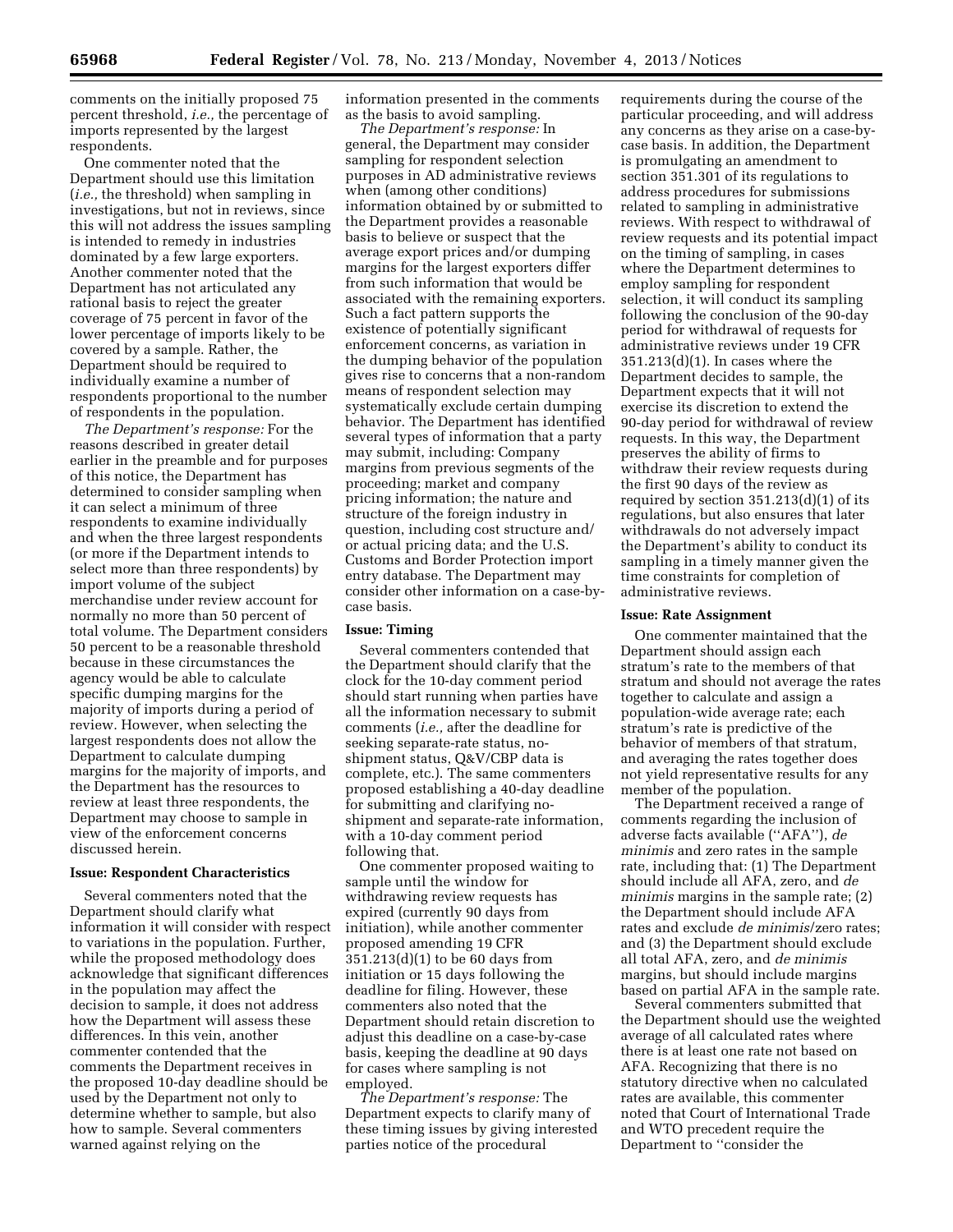significance'' of zero and *de minimis*  rates. However, these commenters and others further argued that international obligations are unambiguous with respect to this issue: AFA cannot be included in all-other or sample rates. Article 6.8 and Annex II list limited situations in which AFA may be applied, and that is only when a party does not cooperate.

*The Department's response:* As noted above, the aim of the sampling methodology is to obtain the population average (mean) dumping margin which is the trade-weighted average dumping margin across all firms under review. The Department considered the approaches suggested by the commenters, but found that the methodology described herein remains the most appropriate approach. The Department intends, however, to address any comments on how to assign rates on a case-by-case basis as they arise within a particular proceeding. Thus, in assigning all non-selected companies a rate, the Department will calculate a ''sample rate,'' based upon an average of the rates for all selected respondents, weighted by the import share of their corresponding strata. In line with the Department's practice heretofore, the Department will include all rates in the sample. Therefore, consistent with the statute, the Department will assign one rate to all respondents in the sample population that were not individually examined. The Department will address any further issues as they relate to the facts of specific proceedings on a case-bycase basis.

### **Issue: Replacement Respondents and the Use of Voluntary Respondents**

Several commenters noted that the Department should address the potential need to replace a respondent. In such an event, one commenter suggested, the Department could rank all respondents in each stratum, and simply go down the list to replace a respondent. Alternatively, the Department can ''re-run'' the selection within that stratum. One commenter warned against ''re-shuffling'' the strata after a withdrawal, noting that the sample methodology need only be based on the facts known to the Department at the time of selection. Another commenter asserted that replacement of a respondent must be achieved through the PPS selection methodology in the affected stratum, ''otherwise the sample will be skewed and any pretense of statistical validity will be further undermined.'' It was also noted that, if the Department waits to sample until the population is set (after withdrawals

and separate-rate applications), the issue of whether to replace respondents should not regularly occur. One commenter stated that inclusion of smaller companies increases the likelihood of non-cooperation and that the Department must increase the number of companies sampled in order to accommodate this eventuality. A number of commenters requested that the Department provide explicit guidelines for its selection of one or more additional mandatory respondents where a company initially selected does not cooperate.

With respect to voluntary respondents, several commenters contended that the Department should not alter its current voluntary respondent practice. Further, voluntary respondents should receive their own rates and those rates should not be used in the weighted average rate. At least one commenter contended that the Department should not allow for voluntary respondents when sampling, but stated that if any voluntary respondents are examined, those rates should not be included in the sample rate.

A number of commenters submitted that increasing opportunities for voluntary respondents provides a means to meet the Department's legal obligations, and that the Department's current policy of examining no voluntary responses whenever it has determined to limit the number of respondents ignores its own statute and international obligations. In general, these commenters urge the Department to encourage voluntary participation and be liberal in accepting voluntary respondents.

*The Department's response:* Prior to selecting its sample, the Department intends to establish the population from which to draw its sample by first accounting for withdrawals of requests for review and also the separate-rate status of respondents in NME cases. However, the exact replacement procedure, when replacement is considered, as well as whether the Department will accept any specific requests for individual-examination by voluntary respondents, will depend, as it must, on the facts of the specific case. In addition, the Department finds the comments, such as the impact of company size on the sample, to be speculative at this point, but will consider such comments raised by interested parties in the course of its proceedings on a case-by-case basis.

### **Review of the NME Entity**

### *Background*

While considering the many issues involved in sampling in administrative reviews, the Department determined that one of the issues that may impact the use of sampling in future segments is the Department's review of the NME entity in its administrative reviews. Specifically, in proceedings involving NME countries, the Department has a rebuttable presumption that the export activities of all companies within the country are subject to government control and, thus, imports from all companies should be assessed a single AD rate (*i.e.,* the NME-entity rate).18 It is the Department's practice to assign this single rate to all exporters of merchandise in an NME country subject to an AD investigation or review unless an exporter can demonstrate that it is sufficiently independent in its export activities, on both a *de jure* and *de facto*  basis, so as to be entitled to a ''separate rate'' (*i.e.,* a dumping margin separate from the margin assigned to the NME entity). The Department analyzes each entity exporting the subject merchandise that applies for a separate rate under a test first articulated in *Sparklers*,19 and further developed in *Silicon Carbide*.20

Exporters named in the initiation of an AD administrative review that do not establish that they are independent of government control are considered part of the NME entity. In such instances, it has been the Department's practice to consider the NME entity under review, even if no request for review was made specifically for the entity.21 Under this practice, the assessment rate for entries from exporters that are part of the NME entity is not determined until the final results of the review. Thus, the Department typically does not instruct CBP to liquidate entries for any exporters whose deposits were made at the rate of the NME entity pending the final results of the administrative review. As a result, importers with entries from exporters that are part of the NME entity, but that were not named in the initiation of the review,

<sup>18</sup>*See* 19 CFR 351.107(d) (providing that ''in an antidumping proceeding involving imports from a nonmarket economy country, 'rates' may consist of a single dumping margin applicable to all exporters and producers'').

<sup>19</sup>*See Final Determination of Sales at Less Than Fair Value: Sparklers from the People's Republic of China, 56 FR 20588* (May 6, 1991) (''*Sparklers*'').

<sup>20</sup>*See Final Determination of Sales at Less Than Fair Value: Silicon Carbide from the People's Republic of China, 59 FR 22585* (May 2, 1994) (''*Silicon Carbide*'').

<sup>21</sup>This practice was affirmed in *Transcom, Inc.,*  v. *United States,* 294 F.3d 1371 (Fed. Cir. 2002).